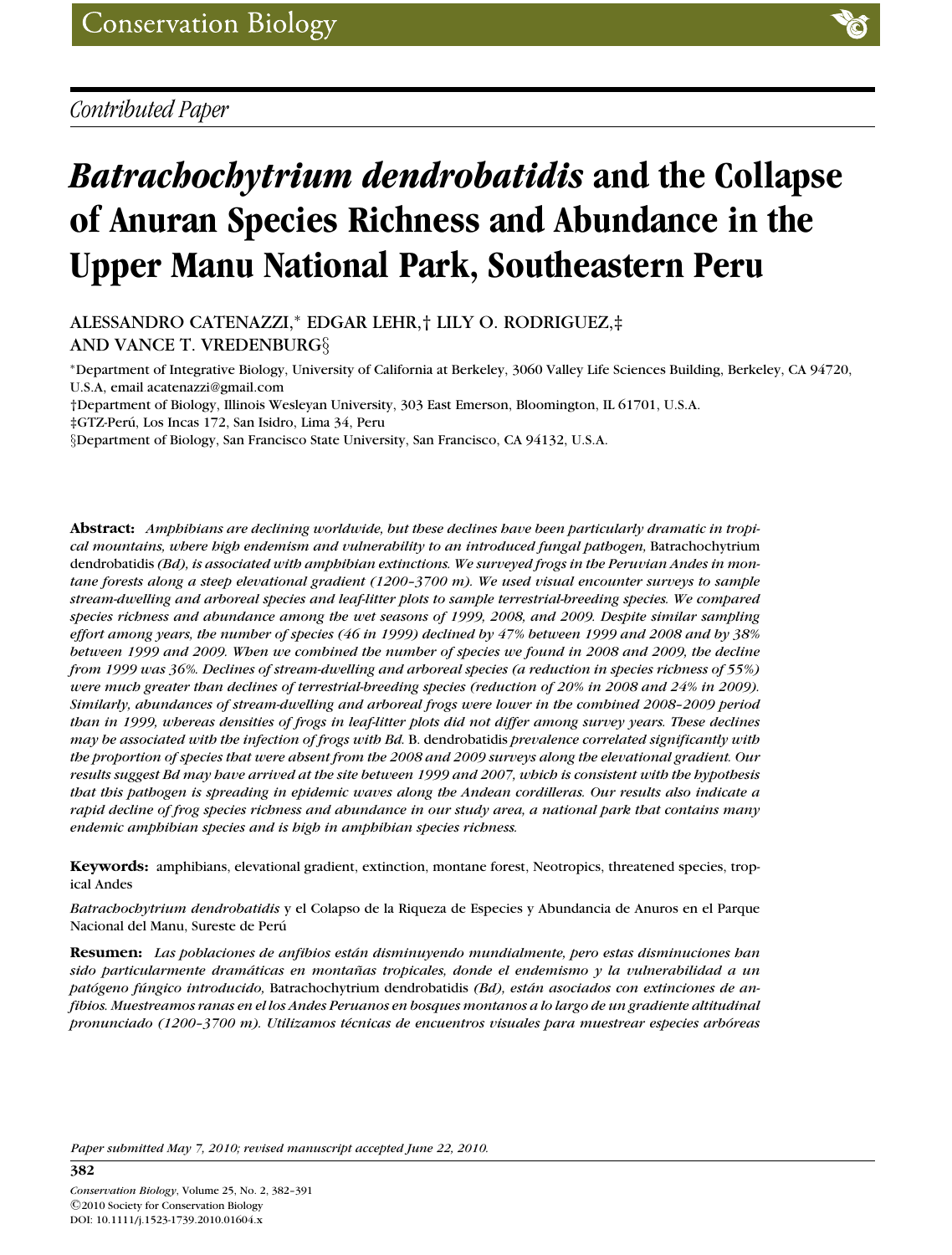*y en quebradas y cuadrantes en la hojarasca para muestrear especies terrestres. Comparamos la riqueza de especies y la abundancia entre las estaciones lluviosas de 1999, 2008 y 2009. No obstante esfuerzos de muestreo similares, el numero de especies (46 en 1999) disminuy ´ o en 47% entre 1999 y 2008 y en 38% entre ´ 1999 y 2009. Cuando combinamos el número de especies encontradas en 2008 y 2009, la disminución desde 1999 fue de 36%. Las disminuciones de especies arbóreas y que se reproducen en quebradas (una reducción de 55% en la riqueza de especies) fueron mucho mayores que las disminuciones de las especies terrestres (reduccion de 20% en 2008 y 24% en 2009). De manera similar, las abundancias de ranas en quebradas y ´ arboreas fueron menores en el per ´ ´ıodo combinado 2008–2009 que en 1999, mientras que las densidades de ranas en los cuadrantes de hojarasca no cambiaron en los anos de muestreo. Estas disminuciones pueden ˜* estar asociadas con la infección de ranas con Bd. La prevalencia de B. dendrobatidis se correlacionó signi*ficativamente con la proporcion de especies que estuvieron ausentes en los muestreos de 2008 y 2009 a lo ´ largo del gradiente altitudinal. Nuestros resultados sugieren que Bd pudo haber llegado al sitio entre 1999 y 2007, lo cual es consistente con la hipotesis de que este pat ´ ogeno se est ´ a dispersando en olas epid ´ ´emicas a lo largo de las cordilleras Andinas. Nuestros resultados tambi´en indican una rapida disminuci ´ on de la riqueza ´ de especies y abundancia de ranas en nuestra area de estudio, un parque nacional que contiene muchas ´ especies de anfibios end´emicas y tiene una gran riqueza de especies de anfibios.*

**Palabras Clave:** Andes tropicales, anfibios, especies amenazadas, gradiente altitudinal, extinción, bosque montano, Neotrópicos

# **Introduction**

In addition to deforestation (Pineda & Halffter 2003; Gallant et al. 2007) and climate change (Raxworthy et al. 2008), the pathogen *Batrachochytrium dendrobatidis* (Bd) is associated with amphibian declines throughout the world (Berger et al. 1998; Briggs et al. 2005; Lips et al. 2006). These declines have been particularly severe in tropical mountains, where species have intrinsically higher probabilities of extinction because their ranges are restricted geographically (McDonald & Brown 1992).

The hypothesis that Bd is an emergent disease is supported by the fungus' low genetic diversity (Morehouse et al. 2003), poor correlation between fungal genotypes and geography (Morgan et al. 2007), and epidemic level of infection and dramatic effect on naïve amphibian populations (Berger et al. 1998; Vredenburg et al. 2010). *B. dendrobatidis* may have spread along the Andean cordilleras in three epidemic waves from two sites where it was introduced in the late 1970s or early 1980s, one in southwestern Ecuador and the other in the Venezuelan Andes (Lips et al. 2008). One wave spread south and west of Venezuela, one spread north from Ecuador, and the third spread south from Ecuador. Lips et al. (2008) believe the systematic spread of Bd through areas with suitable climates, geography, and host populations is analogous to an epidemic wave, in which a virulent pathogen spreads through naïve host populations. The rate of movement of the wave toward the Peruvian Andes was between 37 and 202 km/year. If Bd is spreading in an epidemic wave and there are no other introduction points of Bd in the Andes, Bd should have already reached southern Peru or will reach it by 2025. Chytridiomycosis in Peru was first recorded in 1999 in a population of *Atelopus patazensis* (Venegas et al. 2008) approximately 600 km south of the presumed introduction point in Ecuador (Lips et al. 2008). Seimon et al. (2007) detected Bd in two species of high-elevation frogs in southern Peru in 2002 and linked the appearance of this pathogen to declines in abundance. Therefore, we know that Bd has been affecting montane frogs in Peru since at least 1999. Moreover, Ron (2005) found the eastern slopes of the Peruvian Andes fell within the predicted distribution of the fundamental niche of Bd.

We sought to examine whether amphibian species richness and abundance changed from 1999 to 2009 in a large national park in the Tropical Andes in the context of previous declines of Neotropical amphibian faunas. In addition, we considered whether Bd is spreading in the central Andes in epidemic waves. We compared our results with those of other studies of frogs conducted in Neotropical mountains. In particular, we examined similarities in groups of species, land-cover associations, and reproductive modes among species that declined at other sites. Because previous work suggests that epidemic waves of chytridiomycosis resulted in major declines in frogs in northern South America, we assessed the potential influence of chytridiomycosis on amphibian declines in our study area. We hypothesized that the arrival of Bd in southern Peru and Bd infection of frogs is associated with declines in abundance and extirpations during our study period (1999–2009). Our approach allowed us to evaluate whether *B. dendrobatidis* may be driving declines of amphibian species richness and abundance in a protected area with minimal anthropogenic disturbance.

# **Methods**

#### **Study Sites**

The study sites were on the eastern slopes of the Cordillera de Paucartambo, Cusco, in the drainage basin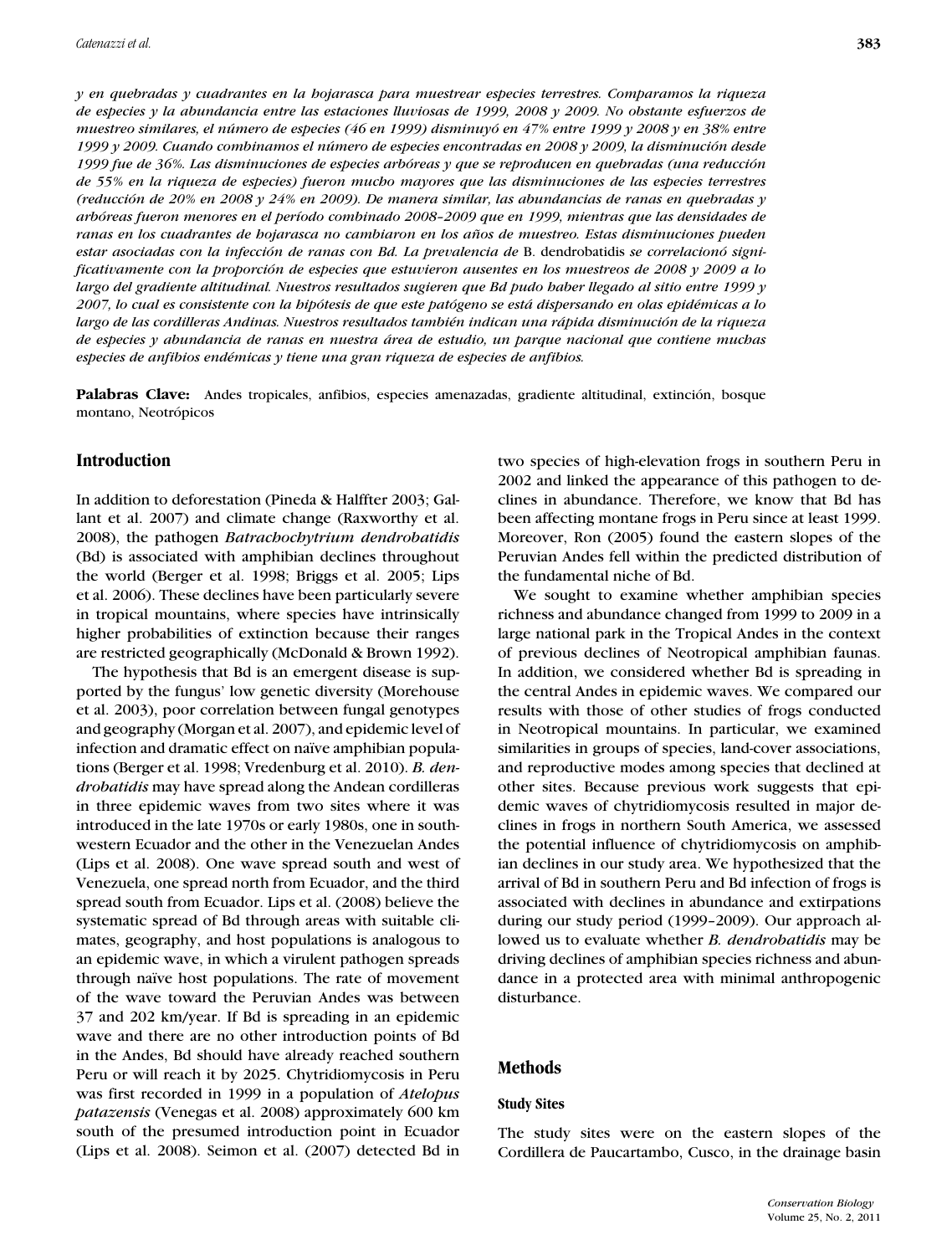of the Río Kosñipata, southern Peru. The Kosñipata Valley lies within Manu National Park and its buffer zone (a legally recognized area, where land use should be compatible with the objectives of the adjacent national protected area in Peru). The park covers  $17,163$  km<sup>2</sup> of Amazonian lowlands and Andean mountains between 300 and 4020 m in elevation and protects most of the Manu River watershed in the upper Madre de Dios basin. Manu National Park was established in 1973 and designated a UNESCO Reserve of the Biosphere in 1977 and a World Heritage Site in 1987. It is Peru's second largest national park and is part of an area with a high concentration of species richness and endemism (Tropical Andes hotspot; Myers et al. 2000). Our study sites were along the Paucartambo–Shintuya road, where we surveyed montane forests, montane scrub, and high-Andean grasslands along a steep elevational gradient from  $1200$  m (San Pedro,  $13^{\circ}03'16''$ S, 71°32′45″W) to 3700 m (Acjanaco, 13°11′56″S,  $71^{\circ}37'03''$ W).

We inferred maximum and minimum air temperatures along the elevational gradient by regressing the corresponding daily average temperatures between 2001 and 2006 from four weather stations operated by the Servicio Nacional de Metereología e Hidrología. Regression coefficients were high ( $R^2 = 0.99$ ,  $p = 0.003$ ), and regression slopes were similar (maximum temperature:  $-0.59$ ) °C/100 m; minimum temperature:  $-0.50$  °C/100 m) to the value expected from adiabatical cooling (average defined by the International Civil Aviation Organization is  $0.65$   $°C/100$  m). We used data from these weather stations to compare temperature and precipitation patterns during January and February of 2008 and 2009. We calculated the differences between the amounts of precipitation, average minimum and maximum temperatures in 2008 and 2009 and the 2001–2009 averages for January–February (Supporting Information). These calculations showed that 2008 and 2009 did not have unusually high or low temperatures or amounts of precipitation. January and February were slightly wetter in 2008 and slightly drier in 2009 than the 2001–2009 average. Minimum and maximum temperatures in both seasons were slightly colder than the 2001–2009 average.

# **Sampling Techniques for Frogs**

We sampled terrestrial frogs in 298  $10 \times 10$  m leaf-litter plots (Scott 1976) during the day, and we sampled arboreal and riparian frogs in 69 visual-encounter surveys (visual surveys) (Crump & Scott 1994) at night. Results from leaf-litter plots provided data on the density (number of frogs/100  $\text{m}^2$ ) of terrestrial breeding species. We established four leaf-litter plots every 100 m of elevation between 1200 and 3700 m (i.e., four plots in each elevational class). In 2008 only two plots were sampled in

the 1200-m elevational class. We searched for frogs by lifting logs, rocks, moss, and leaf litter within a plot. Sampling effort was 100 plots in 1999, 98 plots in 2008, and 100 plots in 2009 (374, 421, and 430 h of sampling, respectively). Most plots were on steep slopes with abundant understory vegetation, which made the installation of fences impractical. Therefore, we marked the boundaries of all plots with measuring tape, and we sampled plots by starting at the lower edge and moving upslope.

We designed visual surveys to sample as great an elevational range as possible and to capture most of the species of aquatic, riparian, and arboreal frogs. We report relative abundances as the number of individuals captured per hour of sampling. Steep topography impeded randomization of sampling location, and surveys were restricted to areas along the road or along trails that could be safely accessed at night. Because we used the same road in all survey years, we are confident that the data we collected can be compared without much bias due to location. We visually searched for frogs in all habitat types in the study area, between 18:00 and 24:00 and at elevations between 1200 and 2800 m. We did not use visual surveys above 2800 m because we determined previously that this technique does not work well above 2800 m.

We conducted almost twice the number of visual surveys in 1999 as we did in 2008 or 2009. Therefore, we pooled survey data from 2008 and 2009 and compared the combined data (hereafter 2008 and 2009 combined) with data from 1999 (Supporting Information). Combining visual surveys from 2008 and 2009 improved the probability of detecting different sets of species in our surveys relative to sampling within a single season. The overall sampling effort and the effort exerted in each elevational class we sampled were higher in the combined 2008 and 2009 period than in 1999. Thus, in the most recent surveys the probability of observing individuals was higher.

We conducted a mark-recapture study along a montane stream at 1980 m (13°06′12″S, 71°34′14″W) for eight nights in February 1999 and for eight and three nights, respectively, in 2008 and 2009. We conducted this survey to validate results from visual surveys that indicated decadal changes in the species richness and abundance of riparian frogs. We identified, measured, and marked (toe clipping) captured frogs and released them at their place of capture. We exclude unidentified specimens from the analyses. Voucher specimens of species that appeared to be new or that could not be identified were collected and were deposited at the Museo de Historia Natural, Universidad Nacional de San Marcos, American Museum of Natural History, Musée d'Histoire Naturelle de la Ville de Genève, Museum of Vertebrate Zoology, University of California at Berkeley, and Senckenberg Naturhistorische Sammlungen Dresden.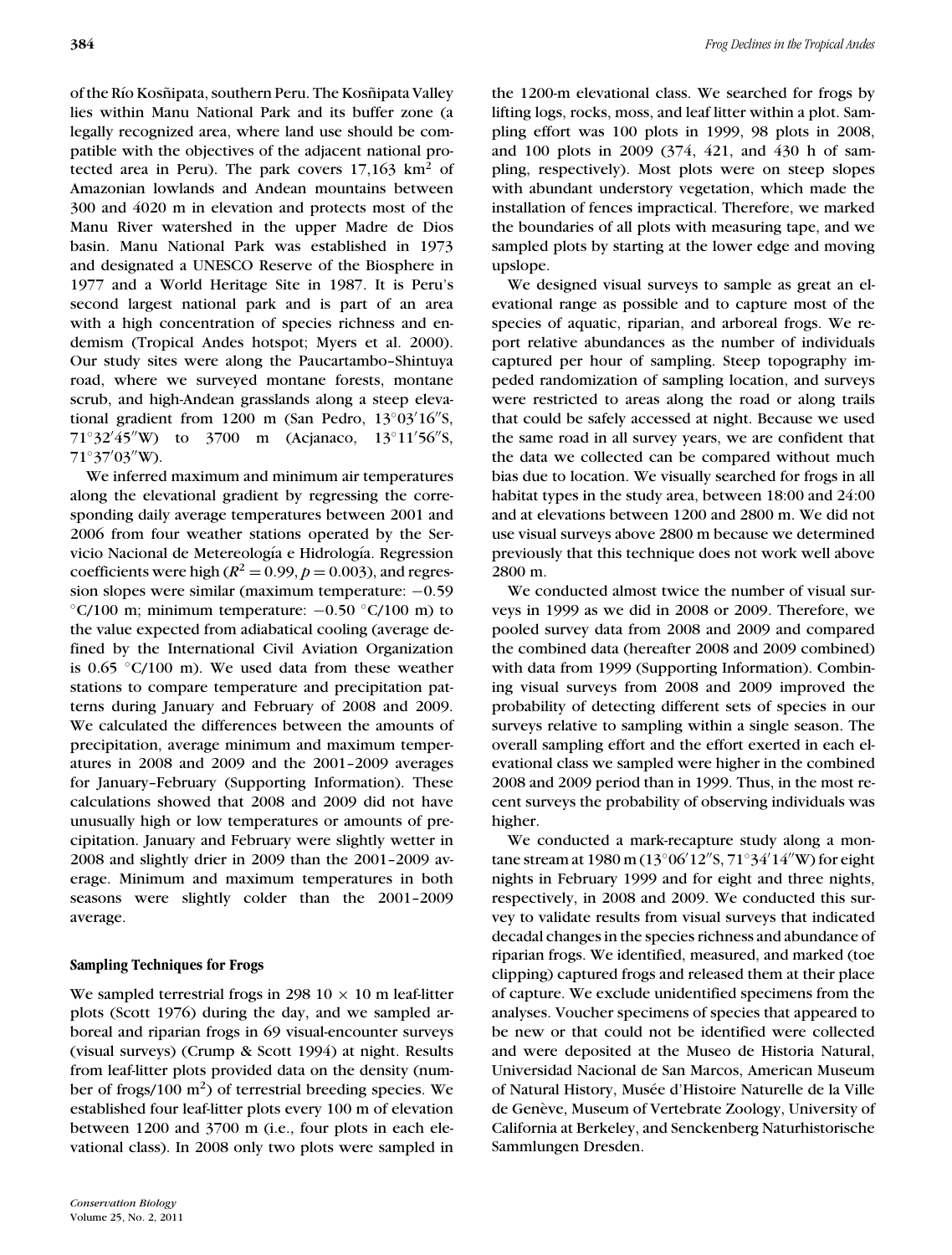#### **Species Richness Estimates**

To determine whether species richness changed between the 1999 survey and the surveys in 2008 and 2009, we calculated sample-based rarefaction curves using the Mau Tao method in EstimateS 8.0 (Colwell 2009). The sample was the total number of individuals found across all elevations. To compare species richness, we truncated sample size to the smallest number of individuals shared by all surveys. We computed rarefaction curves for leaflitter plots and visual surveys separately. We included data from all leaf-litter plots in our comparison of rarefaction curves for 1999 and 2009. When comparing 1999 with 2008, we reduced sample sizes for 1999 from four to two leaf-litter plots for the 1200-m elevational class.

#### **Batrachochytrium dendrobatidis** *Infection*

We swabbed the skin (Hyatt et al. 2007) of all frogs we sampled in the Kosñipata Valley in 2008 and 2009 to determine whether individuals were infected with Bd. We also captured and swabbed the skin of frogs from Abra Huallahualla (3100–4550 m; 13°34'32"S, 71°08'26"W) and Abra Malaga (3300-4050 m, 13°08′16″S, 72°18′05″W) in March 2008.

We used a real-time polymerase chain reaction (PCR) assay on material collected on swabs to detect Bd and quantify the level of infection (Boyle et al. 2004). This assay uses genetic markers specific to Bd and allowed us to quantify the genetic material in the sample. The assay compares the sample to a set of standards and calculates a genomic equivalent for each sample (zoospore equivalent or  $Z_{swab}$ ). Dry swabs were stroked across the frog skin in a standardized way: five strokes on each side of the abdominal midline, five strokes on the inner thighs of each hind leg, and five strokes on the foot webbing of each hind leg (total of 30 strokes/frog). Tadpoles were swabbed with 10 strokes on the mouthparts. We followed DNA extraction and real-time PCR methods of Hyatt et al. (2007) and Boyle et al. (2004), except that we analyzed single-swab extracts once instead of three times (Kriger et al. 2006; Vredenburg et al. 2010). The real-time PCR technique for Bd uses DNA extracts from swabs that are diluted 80-fold during extraction and PCR. Thus, to estimate  $Z_{\text{swab}}$ , we multiplied the genomic equivalent values generated during the real-time PCR by 80.

To calculate Bd prevalence (proportion of swabbed frogs infected with Bd), we categorized swabs as Bd positive if  $Z_{\text{swab}} > 0$  and *Bd* negative if  $Z_{\text{swab}} = 0$ . We estimated prevalence along the elevational gradient with a generalized linear model of logistic regression with binomial errors for prevalence data grouped in elevational classes of 100 m. We used the same logistic regression model to evaluate whether the proportion of missing species along the elevational gradient was related to Bd prevalence. We defined missing species as the number of species absent from each 100-m elevational class in 2008 and 2009 but present in 1999 (leaf litter and visual surveys combined).

## **Results**

# **Species Richness**

We recorded 48 species in nine families of frogs (all surveys combined; Supporting Information). We observed fewer species in 2008 (25 species, 47% fewer) and 2009 (29 species, 38% fewer) than in 1999 (46 species), despite similar sampling effort and period (January–March). When we combined data from 2008 and 2009, the number of observed species (30) was still 36% lower than in 1999. Among relatively species-rich families of frogs, declines in species richness were greatest in Bufonidae, Centrolenidae, and Hylidae (all aquatic-breeding). The number of species in terrestrial-breeding Strabomantidae was similar between 1999 and 2008 and 2009 combined (Supporting Information). We found two *Telmatobius* species (Ceratophryidae) and four species of poison-dart frogs (Aromobatidae, Dendrobatidae) in 1999 and none of these species in 2008 and 2009.

Leaf-litter plots had fewer species in 2008 and 2009 than in 1999 (Fig. 1a), on the basis of sample-based rarefaction curves. For example, for a sample size of 225 individuals, the estimated species richness was 22 species in 1999 (same number when only two plots were included in estimates for the 1200-m elevational class), 17 species in 2008 (24% fewer species), and 18 species in 2009 (20% fewer). The number of species detected in visual surveys was much lower in 2008 and 2009 combined than in 1999 (Fig. 1b). For a common sample size of 585 individuals, the estimated species richness was 36 species in 1999 and 16 species in 2008 and 2009 combined (55% fewer species). Separate rarefaction curves for 2008 and 2009 were almost identical to the rarefaction curve for 2008 and 2009 combined.

### **Traits of Missing Species**

Declines in abundance of frogs with aquatic life stages were greater than declines of marsupial (family Hemiphractidae) and terrestrial-breeding (Strabomantidae) frogs (Fisher exact probability test,  $p < 0.01$  for surveys in 2008, 2009, and 2008 and 2009 combined). Among species missing in 2008 and 2009 combined, 63% of the species lay eggs in streams and 87% have aquatic tadpoles, but in 1999 only 33% of species lay eggs in streams and 49% of species have aquatic tadpoles (Supporting Information). When we examined missing species on the basis of reproductive mode (following Wells 2007), 37% of missing species have mode 2 reproduction (eggs in flowing water, tadpoles feed in streams), 25% have mode 20 (terrestrial nests, tadpoles carried to water), 13% have mode 25 (eggs on leaves over water,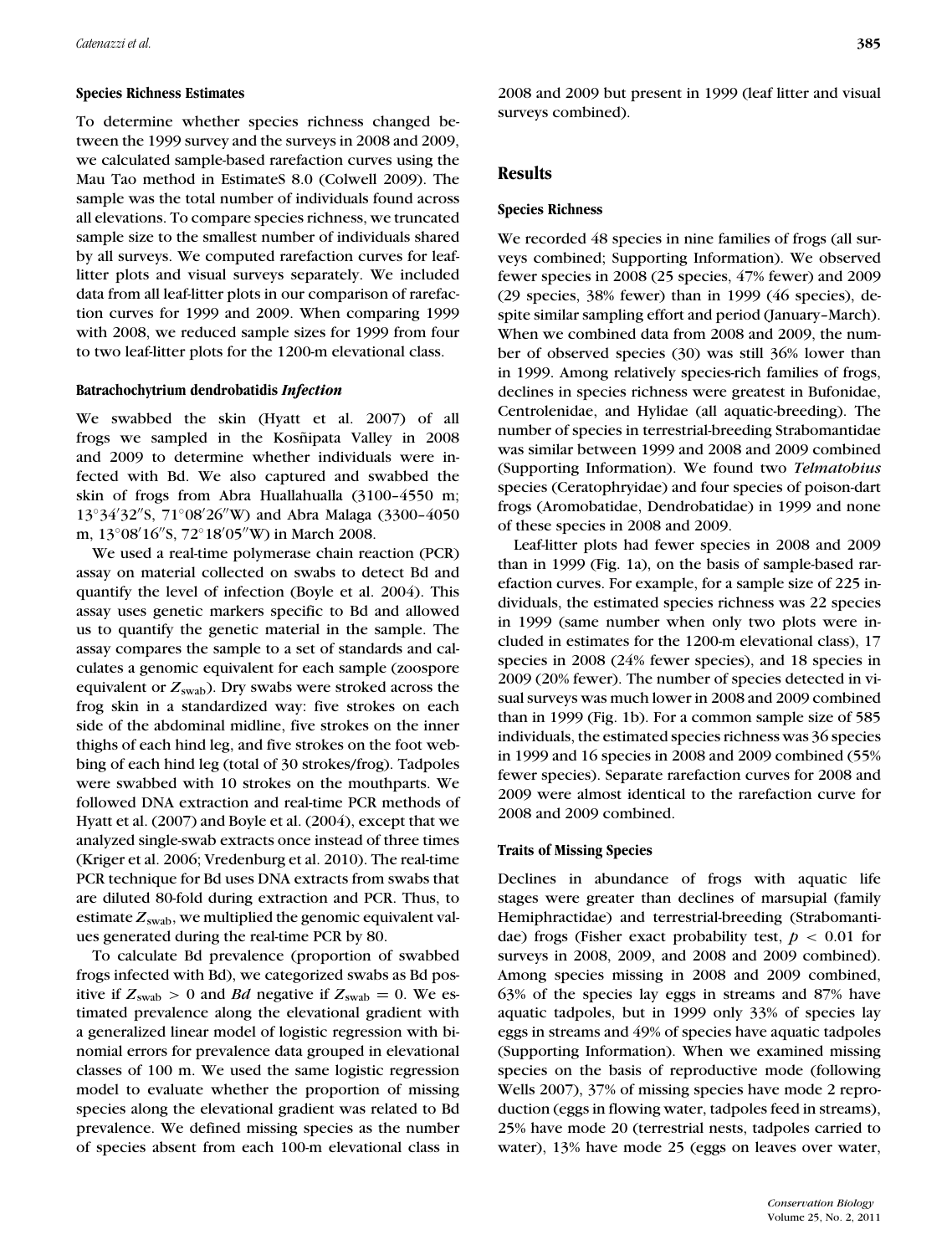

*Figure 1. Sample-based rarefaction curves for frogs surveyed in (a) 10* × *10 m leaf-litter plots in 1999 and 2009 and (b) nocturnal visual encounter surveys in 1999 and 2008 and 2009 combined (2008* + *2009) (dotted and dashed lines, 95% CI).*

tadpoles feed in streams), and 6% each have modes 1 (eggs in still water, tadpoles in pond), 23 (terrestrial nest, direct development), 30 (foam nest in burrow, tadpoles feed in pond after flooding), and 37 (marsupial frogs, direct development). Among species that were still present but had become rare (fewer than five individuals), two stream-dwelling frogs that were common (over 25 individuals) in 1999, *Rhinella leptoscelis* and *Hyloscirtus armatus*, were only observed in either 2008 or 2009. Three direct-developing species were missing in 2008 and 2009 combined, two of which were rare in 1999.

#### **Frog Abundances**

Densities of terrestrial frogs did not vary over time (Fig. 2a;  $F_{2,15} = 1.45$ ,  $p = 0.26$ ). By contrast, the relative abundance of frogs detected in visual surveys decreased between 1999 and 2008 and 2009 combined (Fig. 2b; Wilcoxon rank sum test,  $W = 1164.5, p < 0.01$  for each 400-m elevational class. The sample distributions of the two survey periods differed as well (Kolmogorov-Smirnov test,  $D = 0.64$ ,  $p < 0.01$ ) because relative abundances of frogs in visual surveys in 1999 were skewed to the left and had a much larger range than in 2008 and 2009 combined. Relative abundances also differed between sur-



*Figure 2. Mean relative abundance of frogs in (a) 10* × *10 m leaf-litter plots in 1999, 2008, and 2009 and in (b) nocturnal visual encounter surveys in 1999 and 2008 and 2009 combined (2008* + *2009) (lines above bars, standard errors of the mean).*

vey periods when abundance was analyzed separately for each elevational class (1200–1599 m, Wilcoxon rank sum test, *W* = 191, *p* < 0.01; 1600–1999 m, *W* = 49.5, *p* = 0.04; 2000–2399 m, *W* = 33, *p* = 0.01; 2400–2799 m,  $W = 40.0, p = 0.02$ .

#### **Capture-Mark-Recapture Study**

In the mark-recapture study (stream at 1980 m) in 1999, we marked 45 individuals of eight species and four families of frogs in eight visits (Supporting Information). We recaptured eight individuals once, two individuals twice, and five individuals more than twice. The overall recapture rate was 38%; individuals of three *Pristimantis* species had a >45% recapture rate. In 2008 and 2009 we found no frogs at the mark-recapture site in 11 visits.

#### **Elevational Distribution of Bd**

We analyzed skin-swab samples from 1344 frogs captured at the Kosñipata Valley at elevations between 1200 and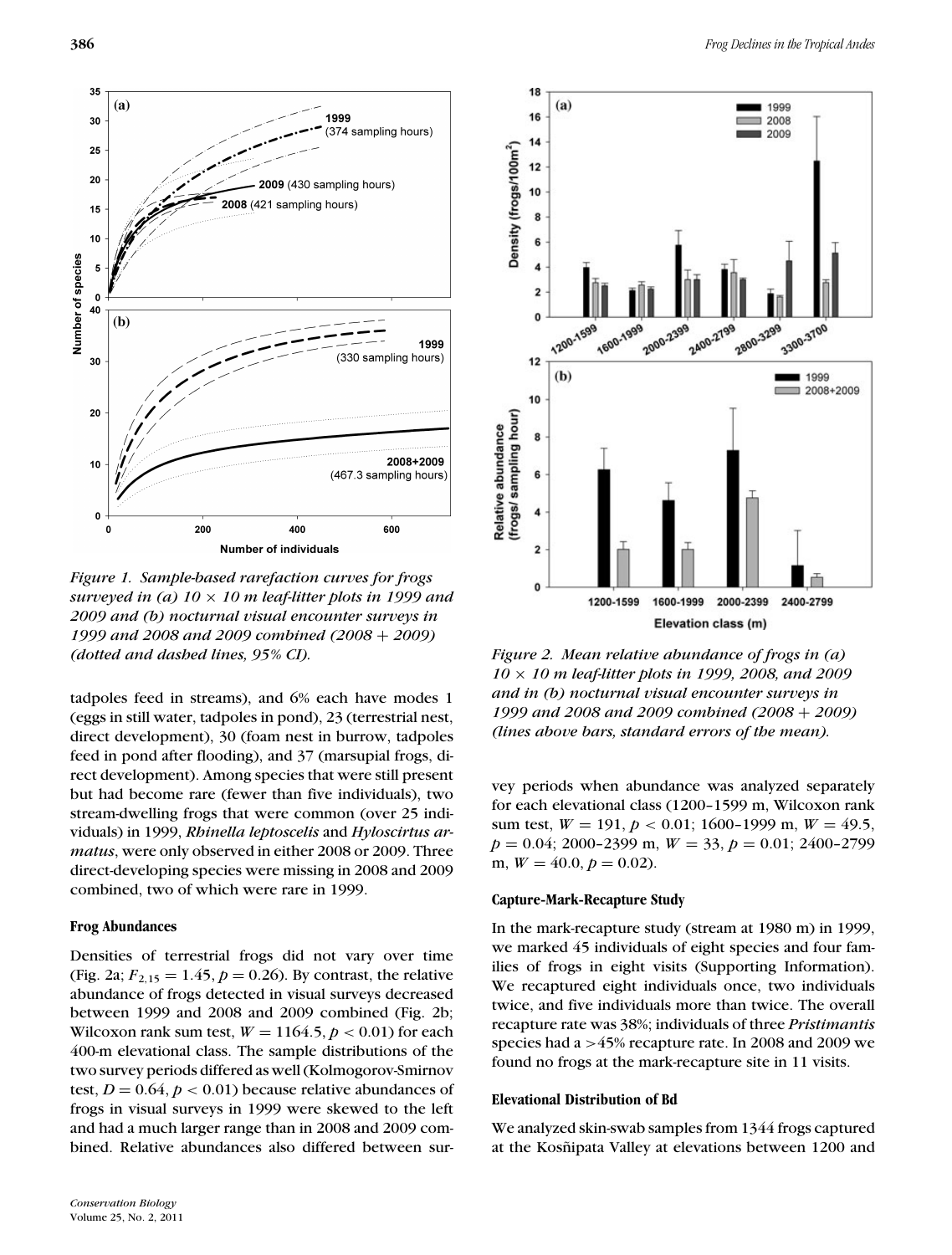3700 m. The overall disease prevalence was 10.1%. Between 1250 and 3700 m (Table 1), 16 species were infected. Prevalence decreased as elevation increased in 2008 (logistic regression with binomial errors, *p* < 0.001) but not in 2009, when Bd was detected in frogs at high elevations (Fig. 3). Prevalence was higher in stream-dwelling frogs (four species, 33.7%) than in direct-developing (nine species, 8.1%) and marsupial frogs (three species, 12.1%;  $G = 41.4$ , df = 2,  $p < 0.01$ ). Juveniles of the stream-dwelling *H. balzani* had the highest prevalence and infection intensity  $(Z_{swab})$ . The proportion of missing species increased as Bd prevalence increased along the elevational gradient (Fig. 4) in 2008 (*p* < 0.001), 2009 (*p* < 0.001), and 2008 and 2009 combined (*p* < 0.001).

We detected Bd in other montane forests and high-Andean grassland sites around Cusco (Table 1). Most infected frogs were individuals of the aquatic-breeding species *Pleurodema marmoratum* and *Telmatobius marmoratus*.

# **Discussion**

Our results show there has been a dramatic decline in species richness of amphibians in our study area over the past 10 years. Stream-breeding species were disproportionally represented among the missing taxa in 2008 and 2009 combined, which is consistent with observations in other Neotropical (Lips 1998) and Australian (Laurance et al. 1996; Williams & Hero 1998) sites where the species richness and abundance of frogs have declined or frogs have been extirpated. Declines in these other areas are unequivocally linked to the introduction of Bd to naïve amphibian populations (Berger et al. 1998; Lips et al. 2006). The decline in the relative abundances of stream-breeding frogs we observed mirrored the decline in species richness. This result suggests that decreases in abundance, either gradual or sudden, lead to decreases in anuran species richness, which is similar to observations at other Neotropical sites (Lips et al. 2003).

Our findings show that amphibians are declining, as elsewhere, in Manu National Park and areas surrounding the park. Bustamante et al. (2005) found that species richness of amphibians in the Ecuadorean Andes has been declining over 20–30 years. Consistent with our results, they documented declines in species richness among streamdwelling species and species with aquatic larval stages, but not in direct-developing species. Bustamante et al. (2005) surveyed seven sites. Each site was surveyed over a shorter time, had smaller elevational range and area, and was exposed to heavier human disturbance than our sites.

In Manu National Park we found Bd in both stream- and terrestrial-breeding frogs. Disease prevalence was greatest among recent metamorphs of the stream-breeding *H.*

*balzani*, the only treefrog species that did not decline in abundance between 1999 and 2009. One individual of the most common centrolenid frog was infected with Bd. Two species in the family Centrolenidae have not been seen since 1999 despite intensive searches in 2008 and 2009 (Supporting Information). Prevalence of Bd was greater than 20% for several species of terrestrial-breeding frogs that did not decline in abundance during our study. Our findings suggest that these species might have low levels of mortality following Bd infection and that they might act as reservoirs for Bd. Observations from 1999 (Supporting Information) indicate that species of *Pristimantis* inhabit riparian areas in addition to leaf litter on the forest floor. *Pristimantis* species could become infected when using riparian areas, carry Bd from riparian to terrestrial areas, and possibly reintroduce Bd into riparian areas. Alternatively, Bd may persist in moist leaf litter (Puschendorf et al. 2006).

Our results show that the geographic and elevational distribution of Bd extends to southeastern Peru, and this extent is consistent with Lips et al. (2008) hypothesis that Bd is spreading in a wave southward from the hypothetical introduction site of Bd in southwestern Ecuador. Given the paucity of data from intermediate locations along the Peruvian Andes (von May et al. 2008), however, it is difficult to exclude alternative hypotheses. One alternative is that there were additional introduction sites. Cusco receives more visitors than any other tourist destination in Peru, and frogs originating from many streams, ponds, and lakes of the Bolivian-Peruvian Altiplano are sold live in the city for human consumption (Angulo 2008). Catenazzi et al. (2010) found high Bd prevalence in *Telmatobius* frogs sold at the main market in Cusco and hypothesize that the frog trade could facilitate the spread of Bd over large areas in southern Peru.

The apparent disappearance of the two species of *Atelopus* at our study site is not surprising because many species in this genus have declined or disappeared throughout the Andes (Ron et al. 2003; La Marca et al. 2005), and local declines of these species have been linked to chytridiomycosis (Venegas et al. 2008). *A. tricolor*, which we did not observe, was recorded in our survey area in 1991. The disappearance of this species before 1999 raises the possibility that Bd was present in the region before 1999. Another genus known to be especially prone to decreases in abundance (Merino-Viteri et al. 2005) and vulnerable to Bd (Barrionuevo & Mangione 2006; Seimon et al. 2007) is *Telmatobius*. We observed the two *Telmatobius* species in 1999, but not in 2008 or 2009. One male of *Telmatobius* sp. (an undescribed species) was last seen in July 2007 (Supporting Information). This species was collected in 1972 (voucher specimens at Kansas University) at a lower elevation (1700 m) than during our survey in 1999 (2200 m) and our observation in July 2007 (2800 m). As for *A. tricolor*, the extirpation of the *Telmatobius* species from lower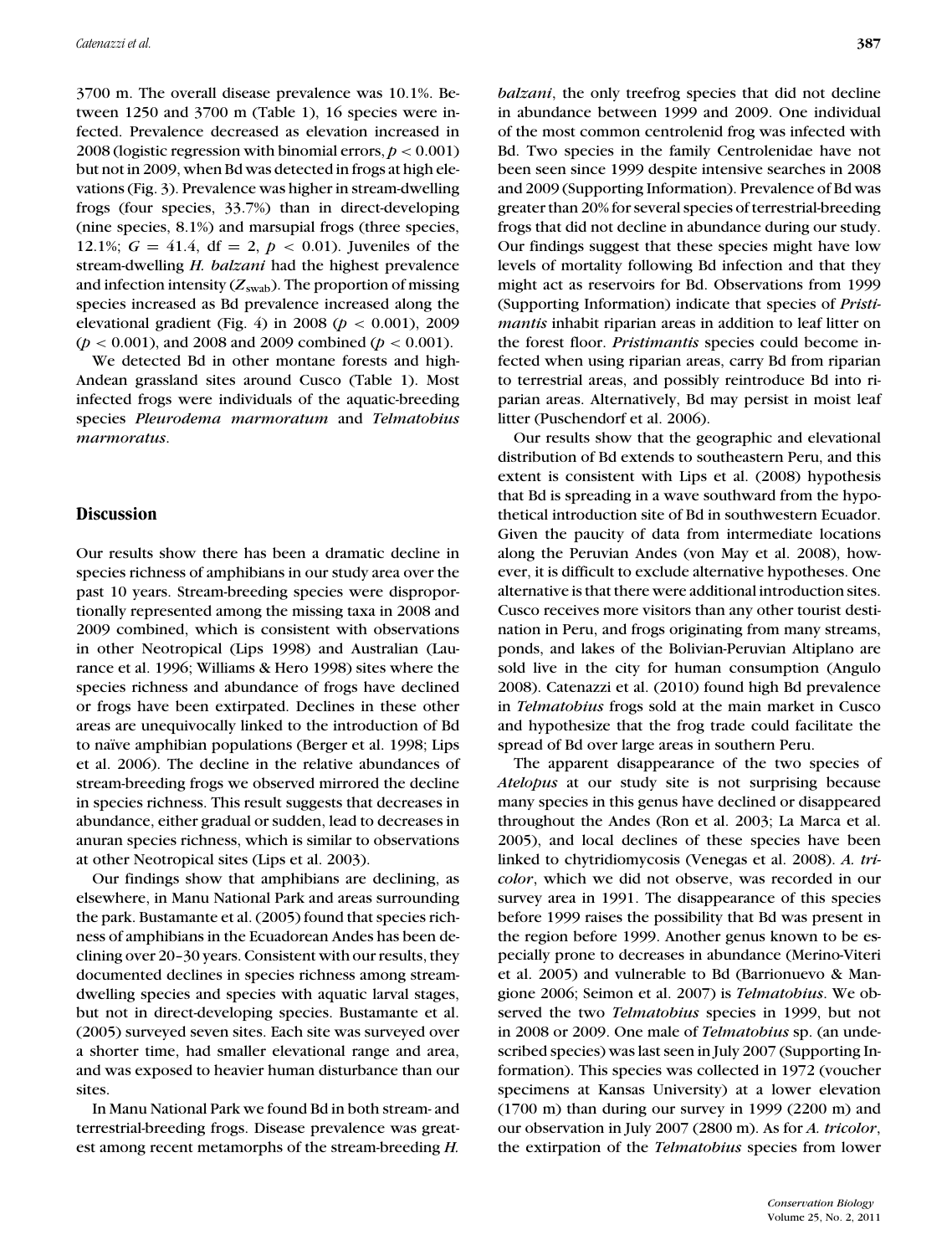|                                            | Infected 2008           |                          |                                    |                | Infected 2009            |                                    |  |
|--------------------------------------------|-------------------------|--------------------------|------------------------------------|----------------|--------------------------|------------------------------------|--|
| Location and species                       | $\mathbf n$             | $\%$                     | mean Z <sub>swab</sub> (SE), range | $\mathbf n$    | $\%$                     | mean Z <sub>swab</sub> (SE), range |  |
| Kosñipata Valley (1250-3700 m)             |                         |                          |                                    |                |                          |                                    |  |
| <b>Bryophryne</b> cophites                 |                         |                          |                                    |                |                          |                                    |  |
| juveniles                                  | $\mathfrak{Z}$          |                          |                                    | $\overline{4}$ |                          |                                    |  |
| adults                                     | 30                      |                          |                                    | 16             | 25.0                     | 33002.4 (32993.1), 0.6-131981.6    |  |
| Gastrotheca antoniiochoai                  |                         |                          |                                    |                |                          |                                    |  |
| juveniles                                  |                         |                          |                                    | 3              |                          |                                    |  |
| adults                                     |                         |                          |                                    | 3              | 33.3                     | 0.7                                |  |
| Gastrotheca excubitor                      | 4                       |                          |                                    | 11             | 18.2                     | 3788.4, 28.7-7548.0                |  |
| Gastrotheca ochoai                         |                         |                          |                                    |                |                          |                                    |  |
| juveniles                                  | 1                       |                          |                                    | 3              | 25.0                     | 29051.2                            |  |
| adults                                     | 2                       |                          |                                    | 4              | $\overline{\phantom{a}}$ |                                    |  |
| Hyalinobatrachium bergeri                  | 8                       | 12.5                     | 63.1                               | 17             |                          |                                    |  |
| Hypsiboas balzani                          |                         |                          |                                    |                |                          |                                    |  |
| tadpoles                                   | 4                       |                          |                                    | $\overline{4}$ | 100.0                    | 42954.2 (28718.7), 39.4-125803.2   |  |
| juveniles                                  | 7                       | 85.7                     | 173.6 (357.7) 0.0-897.0            | 12             | 83.3                     | 20174.4 (11860.9), 14.6-119700.0   |  |
| adults                                     | 7                       | 57.1                     | $0.6(1.2), 0.0-2.4$                | 13             | 53.8                     | 222.94 (142.4), 2.5-1039.2         |  |
| Hyloscirtus armatus                        |                         |                          |                                    | 1              | 100.0                    | 17.0,                              |  |
| Noblella sp.                               | 7                       | 28.6                     | $0.3(0.2), 0.1-0.4$                | 14             | $\overline{\phantom{a}}$ |                                    |  |
| Pristimantis danae                         |                         |                          |                                    |                |                          |                                    |  |
| juveniles                                  | 56                      | 21.4                     | $0.2(0.3), 0.0-1.2$                | 53             | 5.7                      | 1957.7 (1186.3), 0.3-20696.0       |  |
| adults                                     | 116                     | 20.7                     | 42.8 (107.8), 0.1-426.0            | 91             | 11.0                     | 6899.0 (6898.5), 0.6-9692.0        |  |
| Pristimantis pharangobates                 |                         |                          |                                    |                |                          |                                    |  |
| juveniles                                  | 8                       |                          |                                    | 38             | 2.6                      | 15300.8                            |  |
| adults <sup>b</sup>                        | 87                      | 4.4                      | 66.8 (127), 0.1-257.3              | 46             | 2.2                      | 0.1                                |  |
| Pristimantis platydactylus                 |                         |                          |                                    |                |                          |                                    |  |
| juveniles                                  | $\overline{\mathbf{c}}$ |                          |                                    | 6              | 16.7                     | 5091.2                             |  |
| adults                                     | 3                       |                          |                                    | 7              | 14.3                     | 3556.0                             |  |
| Pristimantis salaputium                    |                         |                          |                                    |                |                          |                                    |  |
| juveniles                                  | 10                      | 10.0                     | 0.3                                | 5              |                          |                                    |  |
| adults                                     | 6                       |                          |                                    | 10             | 10.0                     | 26.7                               |  |
| Pristimantis toftae                        |                         |                          |                                    |                |                          |                                    |  |
| juveniles                                  | 12                      |                          |                                    | 12             | 8.3                      | 512.8                              |  |
| adults                                     | 47                      | 27.7                     | 16.5 (41.9), 0.0-139.5             | 43             | 16.3                     | 2983.4 (2827.8), 0.2-19931.2       |  |
| Pristimantis sp. <sup>c</sup>              | 3                       | 33.3                     | 0.4                                | 1              | $\overline{\phantom{a}}$ |                                    |  |
| Psychrophrynella usurpator                 |                         |                          |                                    |                |                          |                                    |  |
| juveniles                                  | 6                       |                          |                                    | 14             |                          |                                    |  |
| adults                                     | 42                      |                          |                                    | 96             | 9.4                      | 2172.3 (2166.0), 0.3-19500.0       |  |
| Psychrophrynella sp. <sup>d</sup>          |                         |                          |                                    |                |                          |                                    |  |
| juveniles<br>adults                        | 13                      |                          |                                    | 11             |                          |                                    |  |
|                                            | 37<br>$\overline{2}$    |                          |                                    | 34             | 2.9                      | 6223.2                             |  |
| Rhinella inca                              |                         |                          |                                    | 2              | 100.0                    | 67.6, 16.1-119.2                   |  |
| Marcapata Valley & Abra                    |                         |                          |                                    |                |                          |                                    |  |
| Abra Huallahualla (3100-4550 m), 2008 only |                         |                          |                                    |                |                          |                                    |  |
| Bryophryne zonalis<br>juveniles            | 4                       | 25.0                     | 974.60                             |                |                          |                                    |  |
| adults                                     | 8                       |                          |                                    |                |                          |                                    |  |
| Pleurodema marmoratum                      |                         |                          |                                    |                |                          |                                    |  |
| juveniles                                  | 11                      | 9.1                      | 39.48                              |                |                          |                                    |  |
| adults                                     | 16                      |                          | $\overline{a}$                     |                |                          |                                    |  |
| Telmatobius marmoratus                     |                         |                          |                                    |                |                          |                                    |  |
| tadpoles                                   | 22                      | 63.6                     | $4.7(9.1), 0.1-33.9$               |                |                          |                                    |  |
| juveniles <sup>e</sup>                     | 2                       | 100.0                    | $1.0(1.4), 0.0-2.0$                |                |                          |                                    |  |
| adults                                     | 2                       | $\overline{\phantom{a}}$ |                                    |                |                          |                                    |  |
| Abra Malaga (3300-4050 m), 2008 only       |                         |                          |                                    |                |                          |                                    |  |
| Pleurodema marmoratum                      | 8                       | 12.5                     | 0.44                               |                |                          |                                    |  |
|                                            |                         |                          |                                    |                |                          |                                    |  |

| Table 1. Frog species infected with <i>Batrachochytrium dendrobatidis</i> during the rainy seasons (January–March) of 2008 ( $n = 639$ ) and 2009 |  |
|---------------------------------------------------------------------------------------------------------------------------------------------------|--|
| $(n = 695$ frogs) at Kosñipata and other montane locations around Cusco, Peru. <sup><i>a</i></sup>                                                |  |

<sup>a</sup>Specimens are adults unless otherwise indicated. Z<sub>swab</sub> is an estimate of the genomic equivalent of Bd zoospores for each sample.<br><sup>b</sup>One male found dead, Z<sub>swab</sub> = 257.3.<br><sup>c</sup>Juvenile frogs, most likely P. toftae.<br><sup>d</sup>U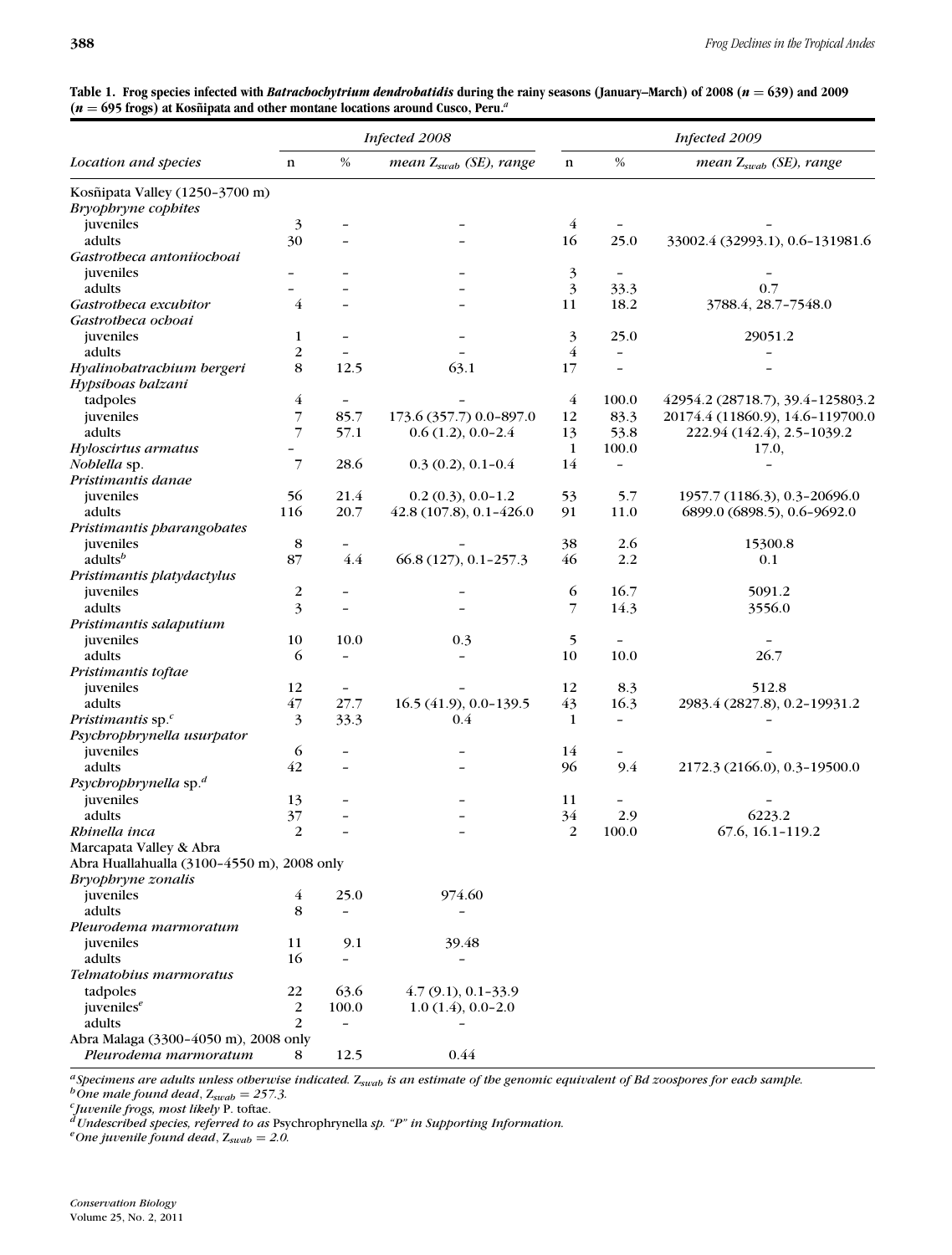

*Figure 3. Prevalence of infection (proportion of sampled frogs infected) with* Batrachochytrium dendrobatidis *in frogs in 2008 (solid circles) and 2009 (open circles) and average minimum and maximum temperatures within the elevational gradient (1200–3700 m)* sampled at the Kosñipata Valley.

elevations could indicate arrival of Bd before 1999 or the effects of other stressors on these populations.

Climate change has been proposed as a driver of amphibian declines (Pounds et al. 1999; Carey & Alexander 2003). Recent hypotheses suggest a synergistic effect of Bd outbreaks and climate change (Pounds et al. 2006; Bosch et al. 2007; Rohr & Raffel 2010), in which either the pathogen was endemic but not infecting frogs before climate changed or areas currently occupied by frogs



*Figure 4. Proportion of missing frog species (species found in 1999 but absent from the 2008 or 2009 surveys) as a function of* Batrachochytrium dendrobatidis *prevalence for each 100-m elevational class within the elevational gradient sampled in the Kosñipata Valley (1200–3700 m) during the rainy seasons (January and February) of 2008, 2009, and 2008 and 2009 combined (*n = *1334 frogs tested for Bd).*

In southern Peru Bd infects frogs in four different inter-Andean and Amazonian river drainages (Sibinacocha, Umasbamba, Marcapata, and Kosñipata) at elevations between 1250 and 5440 m and in ecosystems ranging from montane forests to high-elevation grasslands (Seimon et al. 2007). Precipitation at these locations varies widely because the montane forest at Kosñipata and other sites on the eastern slopes of the Andes receive far more precipitation than high-elevation Andean sites in the Peruvian-Bolivian Altiplano. Given that Bd occurs in a wide range of land-cover types and microclimates, it is unclear how climate change would increase the rate of spread or the virulence of such an opportunistic pathogen in frog populations. For example, Seimon et al. (2007) found that frogs colonized deglaciated areas and thus extended their elevational distribution and probably increased their abundance. A recent decline in abundance is linked to the arrival of Bd at this study site (Seimon et al. 2007) and not to any climatic anomaly associated with climate change.

*B. dendrobatidis*is implicated in the dramatic decrease of anuran species richness and abundance in our study area between 1999 and 2009. This pattern is consistent with a high number of extirpations that rapidly followed the arrival of Bd in other montane Neotropical sites (Lips et al. 2006). The percentage of species absent from recent surveys increased as the prevalence of Bd increased along the elevational gradient. Furthermore, the prevalence of Bd infection and infection intensity  $(Z_{swab})$  in surviving stream-breeding frogs were high. The declines in species richness and abundance of frogs we observed occurred in a well-protected national park and in areas in which human land use has not changed substantially over the past decade. We believe there are grounds for serious concern and that an emphasis on understanding the dynamics of disease-driven extinction processes should be rigorously pursued so that the spread of this novel pathogen can be contained.

# **Acknowledgments**

We thank J. C. Jahuanchi, J. Carrillo, W. and F. Qertehuari, A. Machaca, I. Chinipa, R. Sotelo, and C. Quispe for field assistance and T. Cheng and N. Reeder for laboratory assistance. We thank Manu National Park and the Servicio Nacional de Areas Naturales protegidas por el Estado for research permits, Wayqecha Biological Station for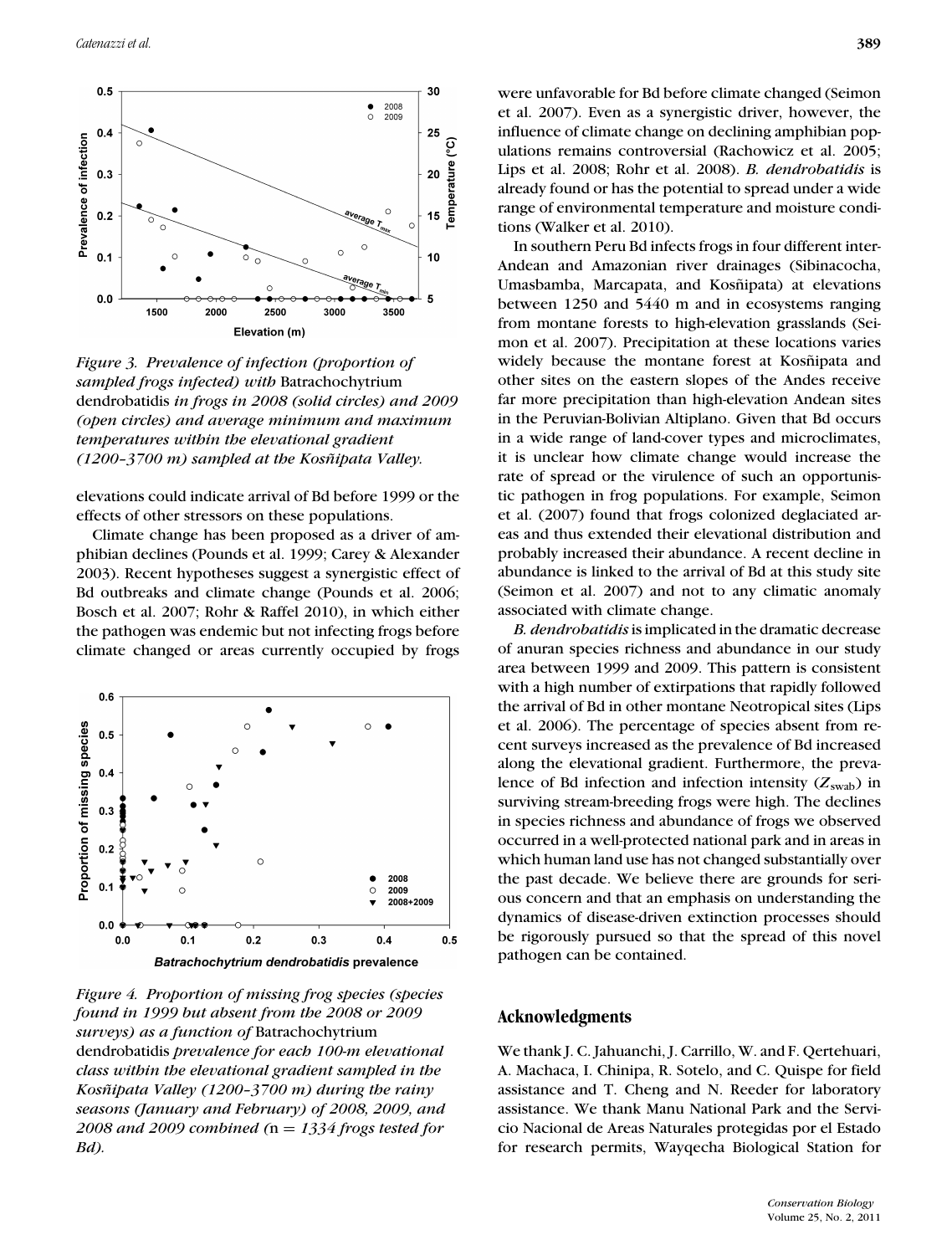logistical support, and the Ministerio de Agricultura for collecting permits. We thank P. Daszak, T. H. Larsen, R. von May, J. I. Watling, and five anonymous reviewers for comments on earlier versions of the paper. Fieldwork was supported by grants from the Amazon Conservation Association, the Rufford Foundation, the Chicago Board of Trade Endangered Species Fund, the Fondation Mathey-Dupraz, and the Amphibian Specialist Group. Analysis of real-time PCR assays was supported by U.S. National Science Foundation grant EF-0723563 as part of the joint NSF-National Institutes of Health Ecology of Infectious Disease Program. A.C. was supported by a postdoctoral fellowship from the Swiss National Science Foundation (116305).

# **Supporting Information**

Weather data (Appendix S1), sampling effort for visual surveys (Appendix S2), species and number of frogs observed (Appendix S3), and composition of an anuran montane stream community in 1999 (Appendix S4) are available online. The authors are solely responsible for the content and functionality of these materials. Queries (other than absence of the material) should be directed to the corresponding author.

#### **Literature Cited**

- Angulo, A. 2008. Consumption of Andean frogs of the genus *Telmatobius* in Cusco, Peru: recommendations for their conservation. TRAFFIC Bulletin **21:**95–97.
- Barrionuevo, S., and S. Mangione. 2006. Chytridiomycosis in two species of *Telmatobius* (Anura: Leptodactylidae) from Argentina. Diseases of Aquatic Organisms **73:**171–174.
- Berger, L., et al. 1998. Chytridiomycosis causes amphibian mortality associated with population declines in the rainforests of Australia and Central America. Proceedings of the National Academy of Sciences USA **95:**9031–9036.
- Bosch, J., L. M. Carrascal, L. Durán, S. Walker, and M. C. Fisher. 2007. Climate change and outbreaks of amphibian chytridiomycosis in a montane area of Central Spain: is there a link. Royal Society Biological Proceedings Series B **274:**253–260.
- Boyle, D. G., D. B. Boyle, V. Olsen, J. A. T. Morgan, and A. D. Hyatt. 2004. Rapid quantitative detection of chytridiomycosis (*Batrachochytrium dendrobatidis*) in amphibian samples using realtime Taqman PCR assay. Diseases of Aquatic Organisms **60:**141– 148.
- Briggs, C. J., V. Vredenburg, R. A. Knapp, and L. J. Rachowicz. 2005. Investigating the population-level effects of chytridiomycosis, an emerging infectious disease of amphibians. Ecology **86:**3149– 3159.
- Bustamante, M. R., S. R. Ron, and L. A. Coloma. 2005. Cambios en la diversidad en siete comunidades de anuros en los Andes de Ecuador. Biotropica **37:**180–189.
- Carey, C., and M. A. Alexander. 2003. Climate change and amphibian declines: is there a link? Diversity and Distribution **9:**111–121.
- Catenazzi, A., V. T. Vredenburg, and E. Lehr. 2010. *Batrachochytrium dendrobatidis* in the live frog trade of *Telmatobius* (Anura: Ceratophryidae) in the tropical Andes. Diseases of Aquatic Organisms DOI: 10.3354/dao02250.
- Colwell, R. K. 2009. EstimateS 8.2 user's guide. Available from http://viceroy.eeb.uconn.edu/estimates (accessed September 2009).
- Crump, M. L., and N. J. Scott. 1994. Visual encounter surveys. Pages 84 – 92 in W. R. Heyer, M. A. Donnelly, R. W. McDiarmid, and M. S. Foster, editors. Measuring and monitoring biological diversity: standard methods for amphibians. Smithsonian Institution Press, Washington, D.C.
- Gallant, A. L., R. W. Klaver, G. S. Casper, and M. J. Lannoo. 2007. Global rates of habitat loss and implications for amphibian conservation. Copeia **2007:**967–979.
- Hyatt, A. D., et al. 2007. Diagnostic assays and sampling protocols for the detection of *Batrachochytrium dendrobatidis*. Diseases of Aquatic Organisms **73:**175–192.
- Kriger, K. M., J.-M. Hero, and K. J. Ashton. 2006. Cost efficiency in the detection of chytridiomycosis using PCR assay. Diseases of Aquatic Organisms **71:**149–154.
- La Marca, E., et al. 2005. Catastrophic population declines and extinctions in Neotropical harequin frogs (Bufonidae: *Atelopus*). Biotropica **37:**190–201.
- Laurance, W. F., K. R. McDonald, and R. Speare. 1996. Epidemic disease and the catastrophic decline of Australian rain forest frogs. Conservation Biology **10:**406–413.
- Lips, K. R. 1998. Decline of a tropical montane amphibian fauna. Conservation Biology **12:**106–117.
- Lips, K. R., F. Brem, R. Brenes, J. D. Reeve, R. A. Alford, J. Voyles, C. Carey, L. Livo, A. P. Pessier, and J. P. Collins. 2006. Emerging infectious disease and the loss of biodiversity in a Neotropical amphibian community. Proceedings of the National Academy of Sciences USA **103:**3165–3170.
- Lips, K. R., J. Diffendorfer, J. R. Mendelson III, and M. W. Sears. 2008. Riding the wave: reconciling the roles of disease and climate change in amphibian declines. Public Library of Science Biology **6:** DOI: 10.1371/journal.pbio.0060072.
- Lips, K. R., J. D. Reeve, and L. R. Witters. 2003. Ecological traits predicting amphibian population declines in Central America. Conservation Biology **17:**1078–1088.
- McDonald, K. A., and J. H. Brown. 1992. Using montane mammals to model extinctions due to global change. Conservation Biology **6:**409–415.
- Merino-Viteri, A., L. A. Coloma, and A. Almendáriz. 2005. Los *Telmato*bius (Leptodactylidae) de los Andes de Ecuador y su disminución poblacional. Monografías de Herpetología 7:9-38.
- Morehouse, E. A., T. Y. James, A. R. Ganley, R. Vilgalys, L. Berger, P. J. Murphy, and J. E. Longcore. 2003. Multilocus sequence typing suggests the chytrid pathogen of amphibians is a recently emerged clone. Molecular Ecology **12:**395–403.
- Morgan, J. A. T., et al. 2007. Population genetics of the frog-killing fungus *Batrachochytrium dendrobatidis*. Proceedings of the National Academy of Sciences USA **104:**13845–13850.
- Myers, N., R. A. Mittermeier, C. G. Mittermeier, G. A. B. da Fonseca, and J. Kent. 2000. Biodiversity hotspots for conservation priorities. Nature **403:**853–858.
- Pineda, E., and G. Halffter. 2003. Species diversity and habitat fragmentation: frogs in a tropical Montane landscape in Mexico. Biological Conservation **117:**499–508.
- Pounds, J. A., et al. 2006. Widespread amphibian extinctions from epidemic disease driven by global warming. Nature **439:**161– 167.
- Pounds, J. A., M. P. L. Fogden, and J. Campbell. 1999. Biological response to climate change on a tropical mountain. Nature **398:**611–615.
- Puschendorf, R., F. Bolanos, and G. Chaves. 2006. The amphibian chytrid fungus along an altitudinal transect before the first reported declines in Costa Rica. Biological Conservation **132:**136– 142.